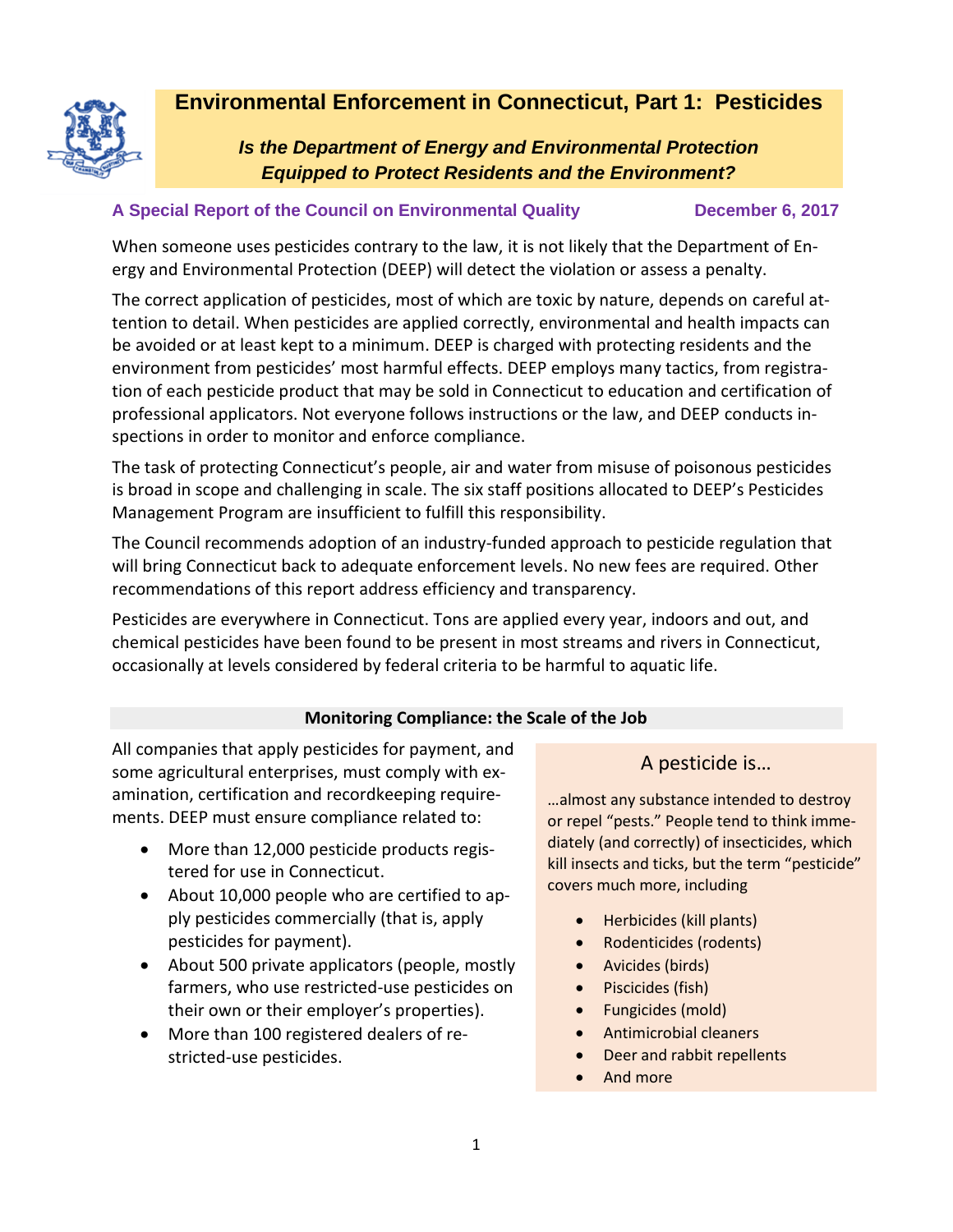The paperwork is weighty. Thousands of the certified applicators renew their credentials each year. Before a supervisory certificate is renewed, DEEP reviews and checks the supervisor's list of certified applicators operating under his or her supervision. About one-fifth of the pesticide product registrations also are renewed each year.

Each pesticide product is registered for either general or restricted use. General-use products can be bought by anyone at any store. To purchase restricted-use products, a person must be certified as a commercial supervisor or a private applicator; to sell them, a business must be registered. There also are pesticide uses that require a permit from DEEP for each use; these include application of herbicides to lakes and aerial spraying.

Certified commercial applicators must keep records and submit reports annually that summarize the name and amount of each pesticide used. Private applicators report all applications of restricted-use products at the end of each year. Merchants of restricted-use pesticides submit annual records of sales. These reports are filed at DEEP, where they are available to the public. The information pertaining to quantities sold and used generally are not analyzed. (The Council had intended to explore the reports to develop indicators of trends in pesticide use in Connecticut, but was thwarted by the large volume of paper reports.)

# **Most People Who Apply Pesticides Have No Training**

Who applies pesticides with no training? You, probably. You are applying pesticides – and subject to detailed federal and state legal requirements – when you spread weed killer on your lawn, deploy mothballs, kill the mildew in your shower or spray yourself with tick repellent. Pesticide products carry instructions and warnings that are legal mandates. Unless you happen to be a farmer or a professional pesticide applicator, you probably have no training to use pesticides. Pesticide products marketed to consumers might not be the most serious challenge confronting DEEP (though some products certainly have environmental consequences), but the fact that millions of Connecticut residents are buying and using regulated products routinely illuminates the very broad scope of DEEP's responsibilities.

In addition to the thousands of certified applicators and hundreds of registered distributors, there are uncounted thousands of sellers of general use pesticides and hundreds of thousands (if not millions) of individuals using general-use pesticides who are subject to the detailed requirements of pesticide laws. Those requirements extend from use of the products to the proper disposal of the container or unused contents. (See sidebar, "Most People Who Apply Pesticides Have No Training.") DEEP is responsible for protecting the public and environment from their illegal actions as well.

# **Monitoring Compliance: Who Breaks the Law, and What Happens to Them?** *Violations are commonplace. Penalties are rare.*

Pesticides are applied millions of times a week in Connecticut. Only certified applicators and sellers of pesticides are likely to be inspected for compliance (though occasionally a homeowner, such as the one who spread mothballs to repel wildlife, is cited).

Figure 1 shows that most violations are found in nonagricultural settings, including residential neighborhoods, pesticide business premises, and stores where pesticides are sold. Common violations in stores include offering unregistered pesticides for sale and improper labeling and storage, sometimes involving damaged packaging. (See Footnote 1 for more detail.)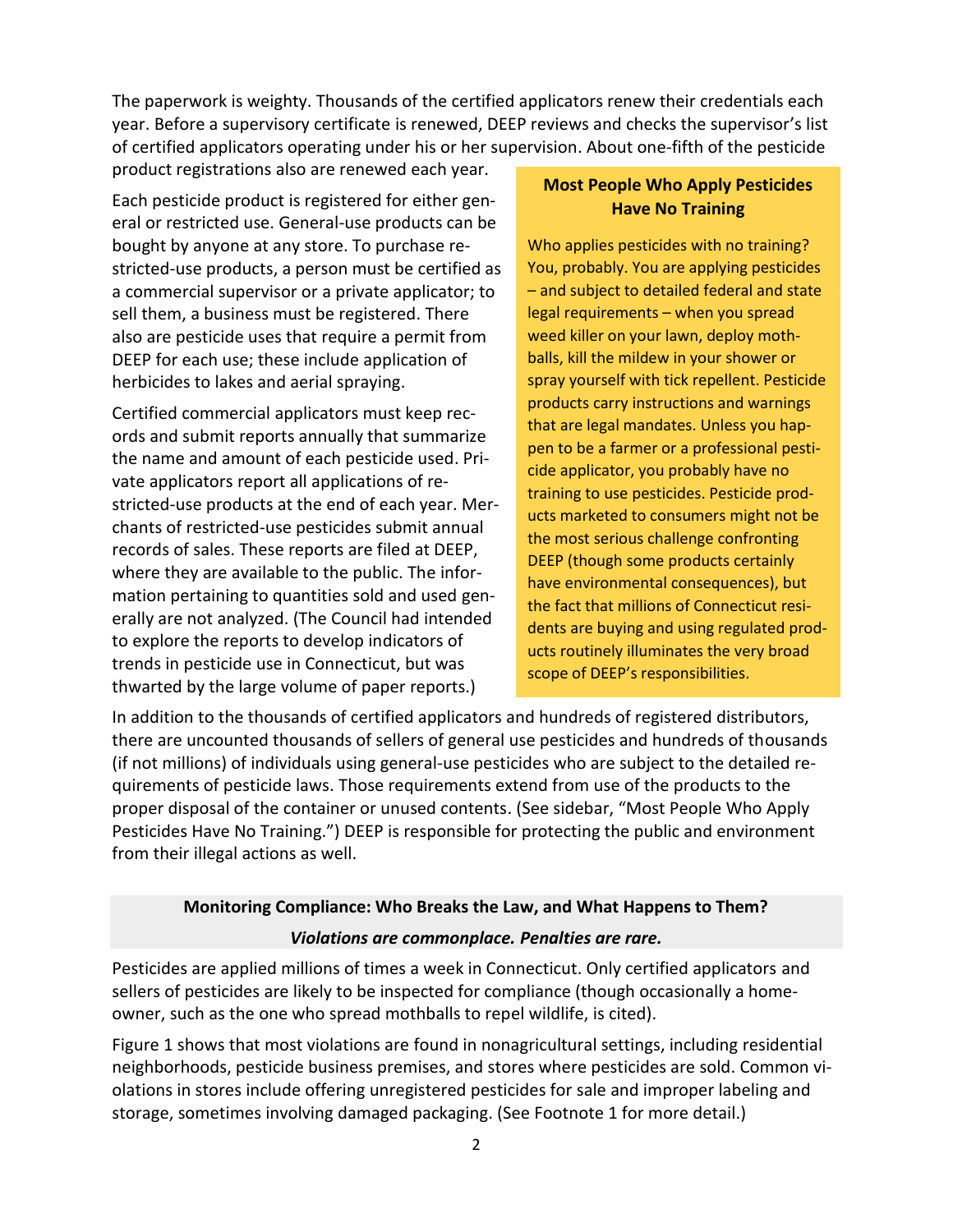As in other DEEP enforcement programs, the most commonly-used enforcement tool is, by far, the **Notice of Violation (NOV)**. An NOV is described legally as an informal enforcement tool. NOVs do not carry penalties. When someone receives an NOV from DEEP, he or she has 30 days to respond and explain how the violation will be corrected or that the NOV was issued in error.



A small percentage of violations are deemed serious enough to receive an order. The percentage of alleged violators who pay a penalty is, in the pesticide program, about six (Figure 2). There are other possible outcomes, including agreements to undergo retraining, and payment for a Supplemental Environmental Project (SEP) whereby funds are used (usually) for a project that is considered to be environmentally beneficial.

Most orders are negotiated Consent Orders, to which DEEP and the violator agree. (Unilateral orders, issued by DEEP with no agreement by the violator, are rare: the annual average num-

# Figure 2: Total Number of Pesticide Enforcement Actions by Type of Enforcement, 2013-2017



*(In this report, all years are federal fiscal years, which begin on October 1 and end on September 30 of the nominal year.)*

ber is less than one. Usually they do not include penalties directly, but may lead to consent orders with penalties later.)

In extreme cases, certification can be revoked, but such action is rare. In 2012, after multiple pesticides were found to be used in a "faulty, careless and negligent manner" at a residence, the applicator agreed, through a consent order, to surrender his certification as a supervisor; he maintained his other certification.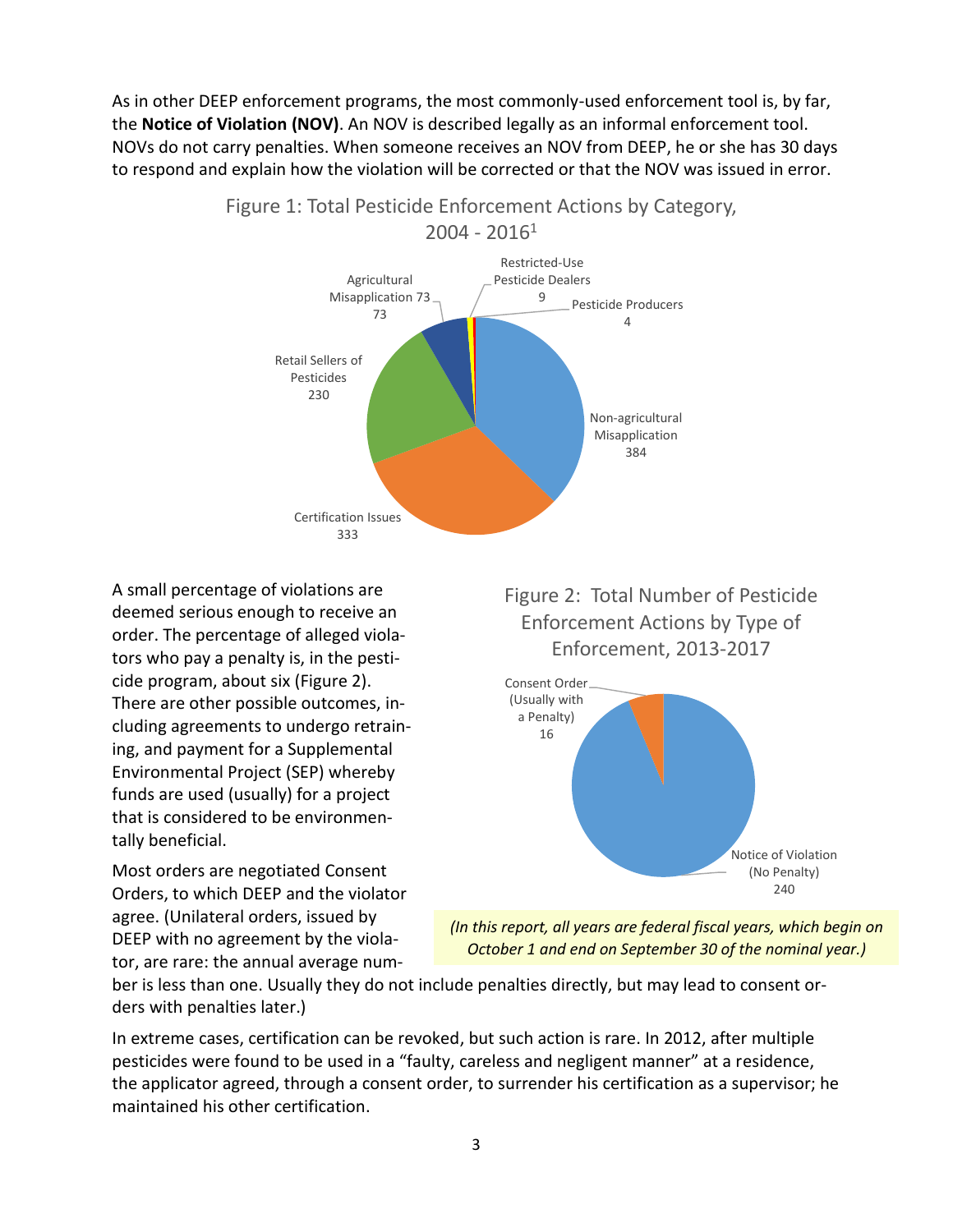Figure 3 shows that the number of violators paying penalties, which over a period of 15 years never exceeded 15 in any one year, currently is one or two per year.



While the amounts of financial penalties and SEPS have not been large in any recent year, the amounts collected in 2016 barely register (Figure 4). (Looking back to a few years before the time period covered by the chart, penalties occasionally were much larger, including a million dollars from one company.) If a person violates pesticides laws in Connecticut and is discovered – an unlikely outcome – then the probable consequence will be an NOV, which carries no financial penalty. Financial penalties and revocation of certification are possible but not likely.



#### **Monitoring Compliance: What Percentage of Violations are Detected?**

Each year, DEEP signs a cooperative agreement with the United States Environmental Protection Agency (USEPA) that projects pesticide enforcement activity. In 2016, DEEP devoted fewer than half of the projected hours to enforcement, took fewer samples, and conducted about half of the projected inspections.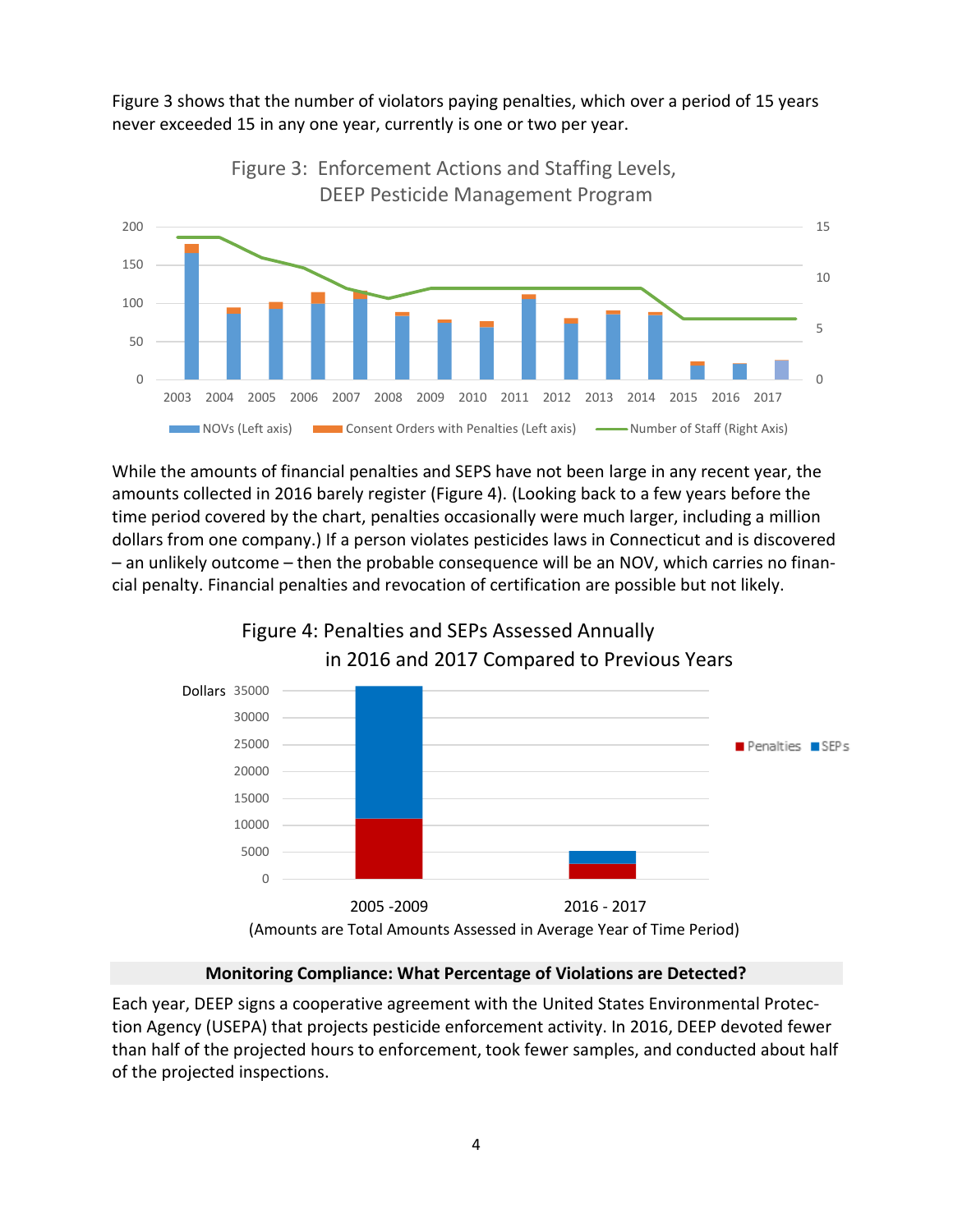Inspections have declined by about 60 percent in just three years. As inspections have become less frequent, the number of detected violations has declined at an even greater rate (Figure 5).

There are three possible explanations for the sharp decline in violations: 1) there has been a surge in compliance, 2) there has been an overall decline in pesticide applications, or 3) more violations are going undetected as inspections diminish.

There is no evidence that compliance is improving, nor have there been substantial reductions in pesticide use.

Figure 6 shows that, across many years, 20 to 40 percent of inspections of certain activities found violations. The fairly constant ratio of violations to inspections leads to the conclusion that, as inspections decline in number, a substantial and growing number of violations are not detected. (Without more random inspections, there is no way to estimate the total number of undetected violations.) The USEPA has de-

Figure 5: Inspections and Enforcement Actions, DEEP Pesticide Management Program



**Inspections** ■ Enforcement Actions - NOVs and Consent Orders (2017 number estimated by CEQ)

termined that "Inspections are the core of the [pesticide] compliance monitoring program."<sup>2</sup> Absent inspections, the number of undetected violations must be inferred to be substantial.

There are other data that suggest many violations go undetected. The number of illnesses caused by pesticides in Connecticut, as reported by the national Centers for Disease Control and Prevention,<sup>3</sup> far exceeds the number of violations detected by DEEP. If even 20 percent of the reported pesticide-related illnesses were caused by improper storage or use, then the number of NOVs issued by DEEP does not even equal the number of illegal events that caused illness. Many additional exposures would not necessarily be expected to produce evidence of illness, and would not be reported, yet could involve violations.



# Figure 6: Percent of Inspections, by Category, Resulting in Enforcement Actions, 2004-2016<sup>1</sup>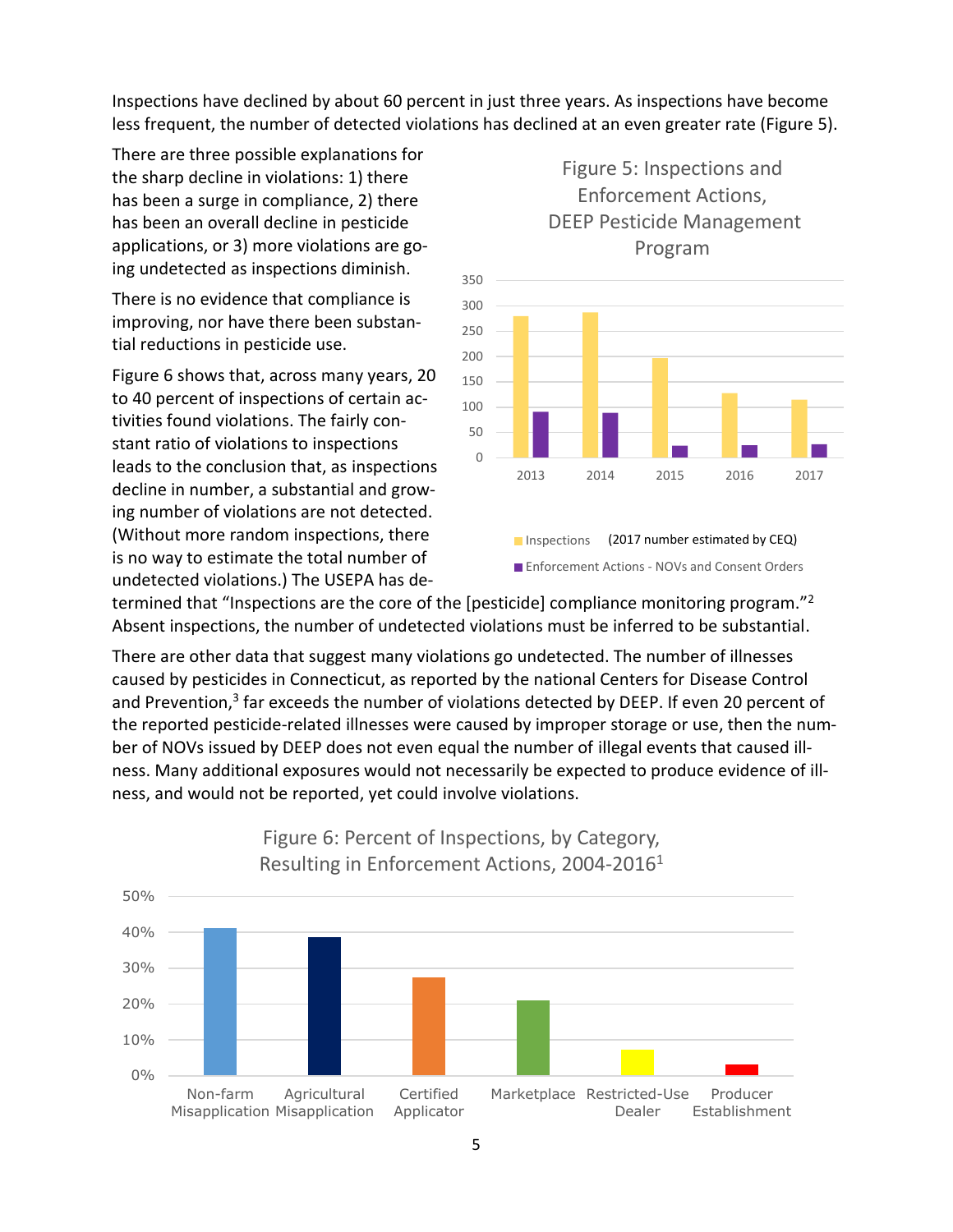#### **Monitoring Compliance: Mountains of Paper**

The many thousand certified commercial and private applicators noted on page one must submit annual reports to DEEP. Private applicators report each application of restricted-use pesticides, while commercial applicators submit summary reports of pesticide use. In addition, distributors of restricted-use and permit-use pesticides submit annual lists of sales.

Submittal of these annual reports is a condition for renewing one's certification, and so DEEP records incoming reports. After that, the reports go into file cabinets, where most lie unused. They cannot even be used realistically for research – say for analysis of statewide trends in pesticide sales or use – without a substantial research budget to pay people to sift usable data from many cabinets of paper reports.

It does not have to be this way. In some other states (Minnesota being a good example), anyone can find out how much of a particular pesticide was sold in a given year. The information is available online.

Enactment in 2016 of An Act Concerning Pollinator Health [\(P.A. 16-17\)](https://www.cga.ct.gov/asp/cgabillstatus/cgabillstatus.asp?selBillType=Bill&bill_num=SB00231&which_year=2016) led to the reclassification of a common class of insecticide, neonicotinoids, from general-use to restricted-use. If the products containing neonicotinoids remain popular, the paperwork is likely to increase.

## **Monitoring Compliance: Why It Matters**

"It is foreseeable that overall pesticide uses in the society will only be increasing." 4

## *From 2015 [report](http://www.ct.gov/deep/lib/deep/pesticides/Dr_Lu_Final_Pollinator_Pesticide_Literature_Review_Report_01222015.pdf) on pesticides and pollinators funded by DEEP*

Most Connecticut residents probably would not be surprised to learn that there are pesticides or pesticide residues<sup>5</sup> in the soils of many lawns and agricultural croplands, but they might be surprised to learn that pesticides also are found in most Connecticut streams, rivers and lakes<sup>6</sup> as well as in groundwater,<sup>7</sup> trees,<sup>8</sup> buildings<sup>4</sup> and flower pollen.<sup>9</sup>

It is DEEP's responsibility to keep undesired health and environmental effects to a minimum. Every pesticide product registered in Connecticut has a label, approved by the USEPA, which prescribes the specific amounts, frequency, technique, weather conditions, protective gear and other requirements for applying the pesticide. If the person applying the pesticide adheres to all label instructions, the impact to humans and the environment is presumed to be minimal.

The federally-approved label is just one line of regulatory protection. As noted above, DEEP requires commercial applicators to be certified, along with private applicators who use restricteduse pesticides. Certification requires passing an exam, which depends on knowledge and ability to comprehend labels. Knowledge requirements for supervisors are considerably greater.

If all people applying pesticides were certified and followed all labels strictly, many potential problems could be avoided. Unfortunately, many are not. Violations occur at a substantial rate in several sectors (Figure 6). Employees of state and local agencies, golf courses, and other large facilities may apply general-use pesticides with no training or certification. And as noted above, the same is true for the vast majority of pesticide applicators: the individuals using them on their lawns, gardens, and homes.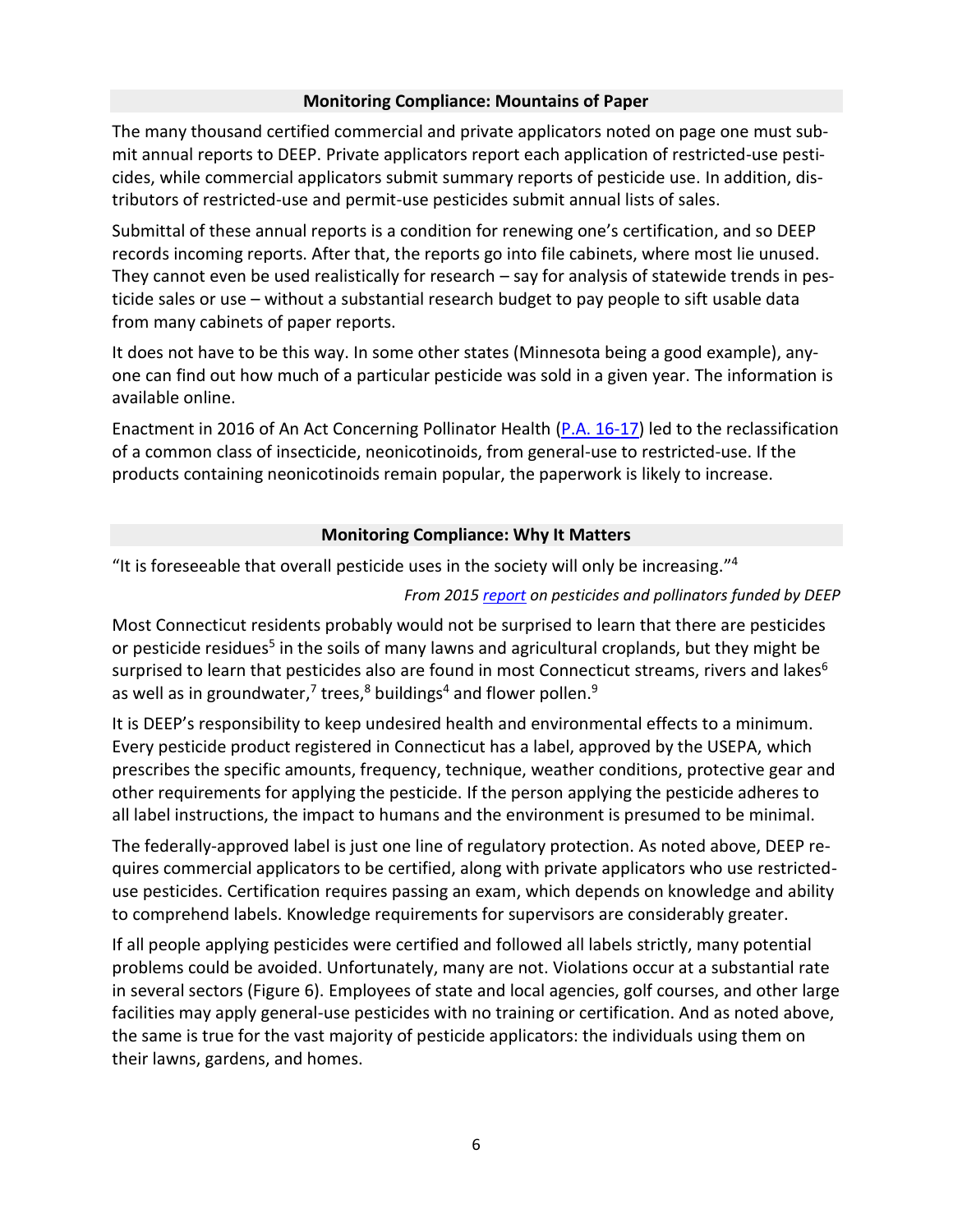The extent to which everyone follows the labels is unknowable. DEEP conducts a small number of inspections of commercial and private (restricted-use) applicators; some amount of noncompliance is known to occur, but that amount cannot be quantified.

This much is known: pesticides are applied frequently and they end up in waterways, bee hives and other places where they are not wanted, sometimes at harmful levels. But it is not known if this contamination is inevitable or if it is caused, at least in part, by people applying pesticides improperly, such as applying them (with relevant label instructions in quotes):

- in places where they are prohibited ("Do not apply...to areas where surface water is present"<sup>10</sup>).
- in concentrations or amounts that are too high.
- at prohibited times ("Do not apply this product until flowering is complete..."<sup>11</sup>).
- under prohibited conditions ("Do not apply at wind speeds greater than 10 mph"<sup>12</sup>).
- in violation of other requirements that are even more demanding ("If applying at wind speeds less than 3 mph, the applicator must determine if: a) conditions of temperature inversion exist, or b) stable atmospheric conditions exist at or below nozzle height."<sup>13</sup>).

It would be helpful to know the extent to which pesticides in the air, water, soils and vegetation of Connecticut are there because of incorrect (and therefore illegal) pesticide use, but under current program limitations we do not know.

#### **Bifenthrin…**

…is a restricted-use pesticide when formulated in high concentrations. It is one of the mos[t commonly used](https://www.epa.gov/sites/production/files/2017-01/documents/pesticides-industry-sales-usage-2016_0.pdf) insecticides. Products with high concentrations have been classified as restricted-use because of bifenthrin's solubility in water and its toxicity.

A Council review of pesticide sales in CT last year revealed that sales of just one brand of restricted-use products containing bifenthrin totaled about 1,500 pounds. Many other products, having lower concentrations of bifenthrin, are sold over-the-counter with no restrictions.

#### **A 21st -Century Loophole**

Federal law requires any purchaser of a restricted-use pesticide to be a certified applicator in the state where the pesticide will be used. It also is a federal requirement that the business selling the restricted-use pesticide be registered in the state where it sells them.

While Connecticut confines sales of restricted-use pesticides to certified supervisors and certified private applicators, it is possible to purchase such pesticides over the internet without certification. Some sites that sell online go by names that suggest "do-it-yourself" pesticide application.

In July, informed by a concerned citizen that such purchases were possible, Council staff conducted a cursory survey of online sellers of products containing bifenthrin, the active ingredient in some restricted-use pesticides (see box at left). Staff found that it was available from many sellers and in many concentrations, including products listed as restricted-use in Connecticut. Some sellers posted notices that a particular product was not available for sale to Connecticut. One site posted the qualification that sale of a product was not allowed to New York and Arkansas; the product is also restricted in Connecticut, but that was not stated.

One site cautioned that a product "is non-selective and will kill the good guys such as bees and butterflies so avoid spraying any flowering parts because that is where the bees go. We need to save the bees!!!"

Staff was able to complete purchase of a restricted-use pesticide from a large internet retailer. The "ship to" address clearly was in Connecticut. No proof of certification was requested. (Staff canceled the purchase prior to delivery.)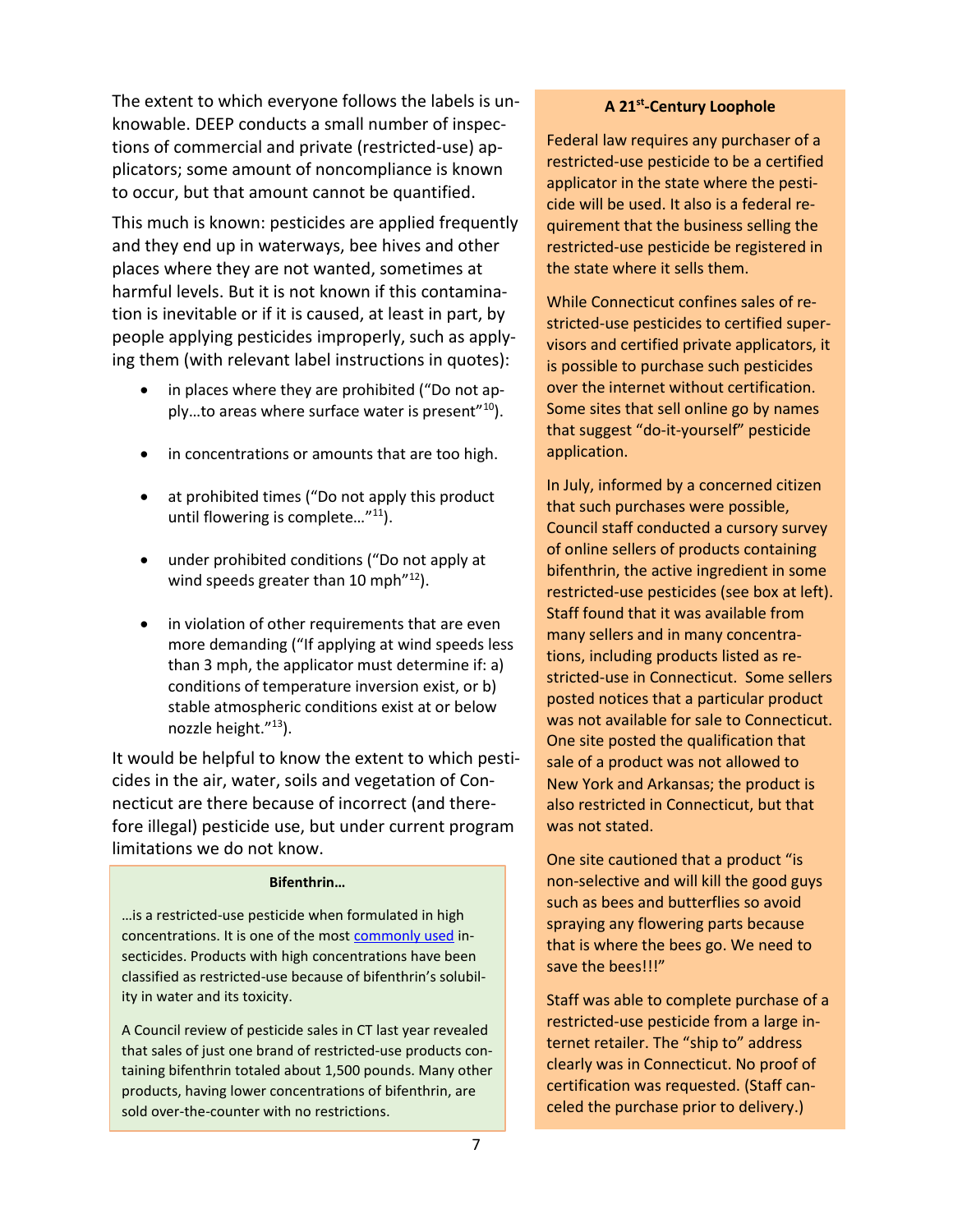Without knowing whether the pesticides present in every part of Connecticut's environment are from legal or illegal use, there are two major concerns about their ubiquity.

First, some of the pesticides were found to be present in streams in concentrations greater than the levels determined by the USEPA to be detrimental to aquatic life. (See sidebar, Why Don't We Know…" for a discussion of results from DEEP's 17 years of sampling.)

Second, many pesticides are known to be harmful to children, bees, and other beings at levels known as "sub-lethal" concentrations. Chronic exposure to low levels of these chemicals has been associated with numerous problems. Some of these problems are assessed in two recent reports commissioned by DEEP. Available on DEEP's [website,](http://www.ct.gov/deep/cwp/view.asp?a=2710&q=324266&deepNav_GID=1712%20#pesticideregistration) they contain policy recommendations for minimizing harm (including restrictions on the use of neonicotinoids, which have been enacted).

#### **Pest Control in Ponds and Lakes**

The pesticides found in streams and rivers (and discussed in the section to the left) are believed by DEEP to have entered those waters when rainfall carried them from the land. DEEP also issues permits for direct application of chemical pesticides to water to control weeds, algae, insects and fish. In 2017, DEEP reviewed applications for more than 600 such permits. In most years, the number is closer to 500. As most of the applications occur during the warmer months, the activity is concentrated. With one staff person to administer the program, it is obvious that compliance depends on the skill and good intentions of the people applying the chemicals. The law requires the applicant to notify the municipal inland wetlands and watercourses agency. Few municipalities get involved in these activities. The CEQ intends to review, at a later date, the potential for a greater municipal role.

## **When Penalties Are Due** *Cases from the Pesticide Enforcement Files*

As this report explains, few violators are penalized. The collection of a penalty requires considerable staff time and is reserved for egregious violations. Figure 4 shows that very few penalties were assessed in 2016. Below are five examples of violations that were considered serious enough to warrant penalties several years ago, when penalties were more common. All penalties and SEPs in these cases were agreed to by DEP and the alleged violators in consent orders:

A company sprayed a third-floor deck in Vernon with insecticide in 2009, using four times the allowable pressure, without covering surfaces beneath and without closing doors and windows, all of which were contrary to label requirements. Penalty: \$2,900 Value of SEP: \$8,700 (to fund an educational video about bedbugs)

An algaecide/herbicide was applied to a pond in Darien in 2010 without a valid permit and in more of the pond at one time than was allowed by the label. Penalty: \$788 Value of SEP: \$2362

The label of a pesticide requires the user to mop up spills and puddles, but in 2010 that was not done at a residence in Woodstock. Penalty: \$2,000. Value of SEP: \$6,000 (in termite and bedbug treatments for a nonprofit organization)

After a home in Norwalk was treated by an exterminator, there was rodenticide and insecticide on the floor and in containers that were accessible to children and pets. Unused pesticide liquid was left in a beverage bottle inside the home. The violator agreed to surrender his supervisory certificate for three years; he maintained his certificate as a pesticide operator with another business.

An unregistered company in Massachusetts sold restricted-use pesticides to uncertified applicators on numerous occasions from 2004 through 2009. Penalty: \$13,750 Value of SEPs (2): \$41, 250 (for bedbug research and habitat restoration at a natural area preserve).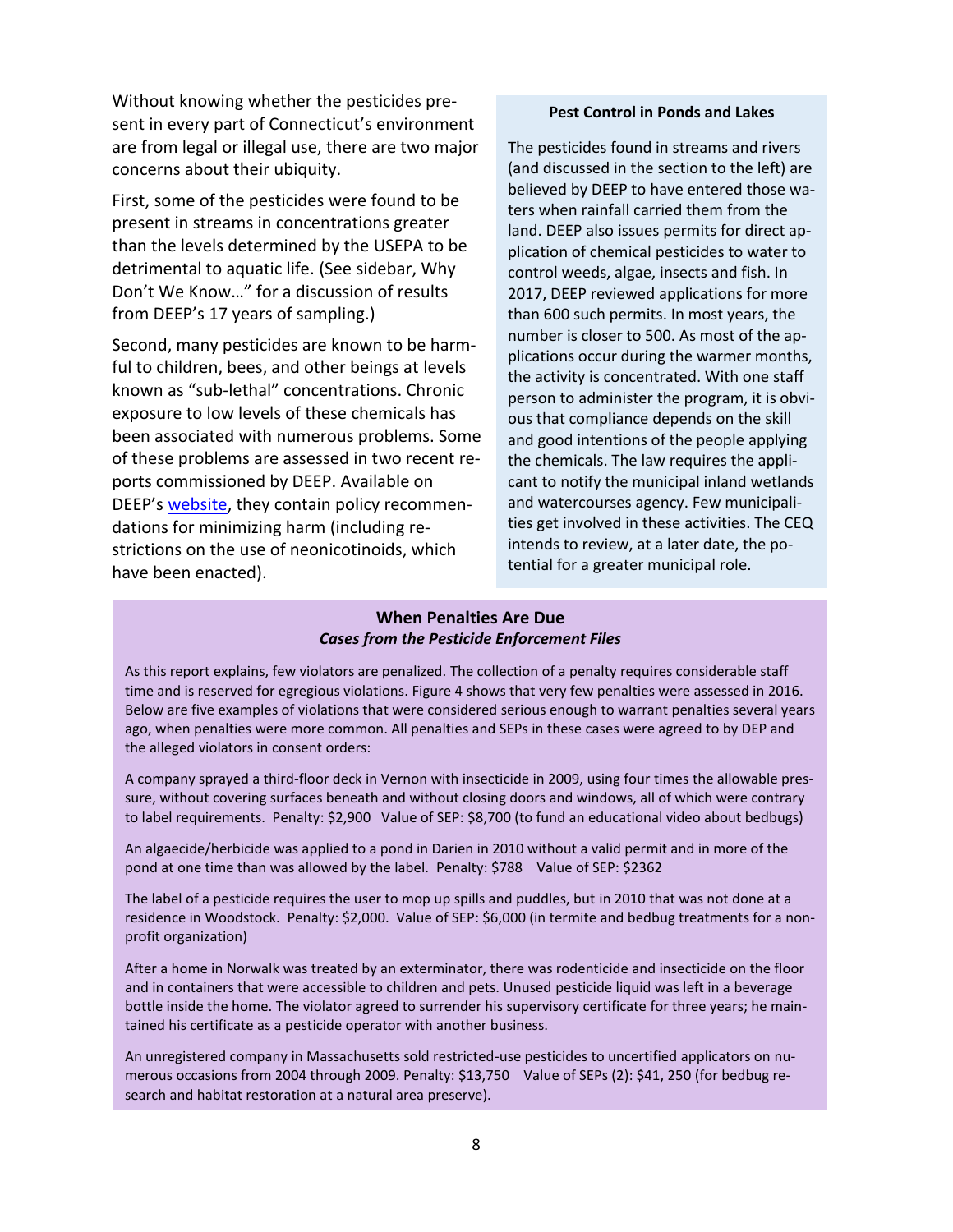# **Why Don't We Know…**

… the types and quantities of pesticides that end up in places where they were not applied and not desired? For the most part, nobody is looking. Some narrow studies have documented specific occurrences of chemicals, such as the common presence of pesticides in pollen collected by bees.<sup>9</sup> More broadly, from 1998 through 2014, a DEEP staff person, while in the field, took samples from waterbodies around the state to assess the levels of pesticides in them. Testing varied over time as to the pesticides analyzed and where the samples were taken, so the data are not useful for analyzing trends. The majority of samples were found to contain pesticides. In most cases, the concentrations were not at levels judged by federal criteria to be harmful to human health or aquatic life, but this was not universally true: a significant number of samples contained the herbicide atrazine at levels exceeding the USEPA benchmark for some aquatic plant life. Some samples found the herbicide alachlor in similarly excessive levels. It is not possible to determine when the pesticides were applied or whether or not they were applied correctly.

Such data are not collected anymore.

Other environmental data, collected sporadically, reveal the presence of pesticides in Connecticut' waters, fish and humans:

- Atrazine is present in many public drinking water supplies and private wells, generally at levels below standards set to protect human health.<sup>14</sup>
- Fish accumulate pesticides, sometimes at levels considered potentially dangerous. The Department of Public Health advises residents to not eat fish from two ponds because of the level of chlordane in the fish.<sup>15</sup> Chlordane was banned 30 years ago, but it is persistent and illustrates the way in which fish accumulate chemicals through the food chain.
- The national Centers for Disease Control and Prevention, through its National Environmental Public Health Tracking Network, keeps records of exposures and illnesses caused by pesticides.<sup>3</sup> In 2014 (the most recent year of available data), Connecticut recorded hundreds of such exposures and illnesses. Note that this exceeds considerably the number of violations detected in that year (85, per Figure 3). The rate (i.e., cases per capita) of exposures and illnesses in Connecticut exceeds that of surrounding states.

#### **Reducing the Environmental and Regulatory Burden**

Pesticides often are used when and where they are not needed. The two recent DEEP-commissioned studies mentioned in this report conclude that human exposure and pollinator exposure to pesticides are greater than necessary because many pesticides are applied needlessly.  $4,9$ Where pests actually are present, methods of control which require less or no pesticide often are available, but evidently many people do not take advantage of them. DEEP advocates integrated pest management (IPM), "a systematic method of managing pests using non-chemical pest management methods and the judicious use of pesticides when pest populations exceed acceptable levels."<sup>16</sup> The University of Connecticut conducts research and offers extensive training in IPM. If more Connecticut residents could receive and use such information, two things would happen: human and environmental risks from pesticide use would be reduced, and the enormous challenge of ensuring compliance with pesticide laws would be more manageable and less costly.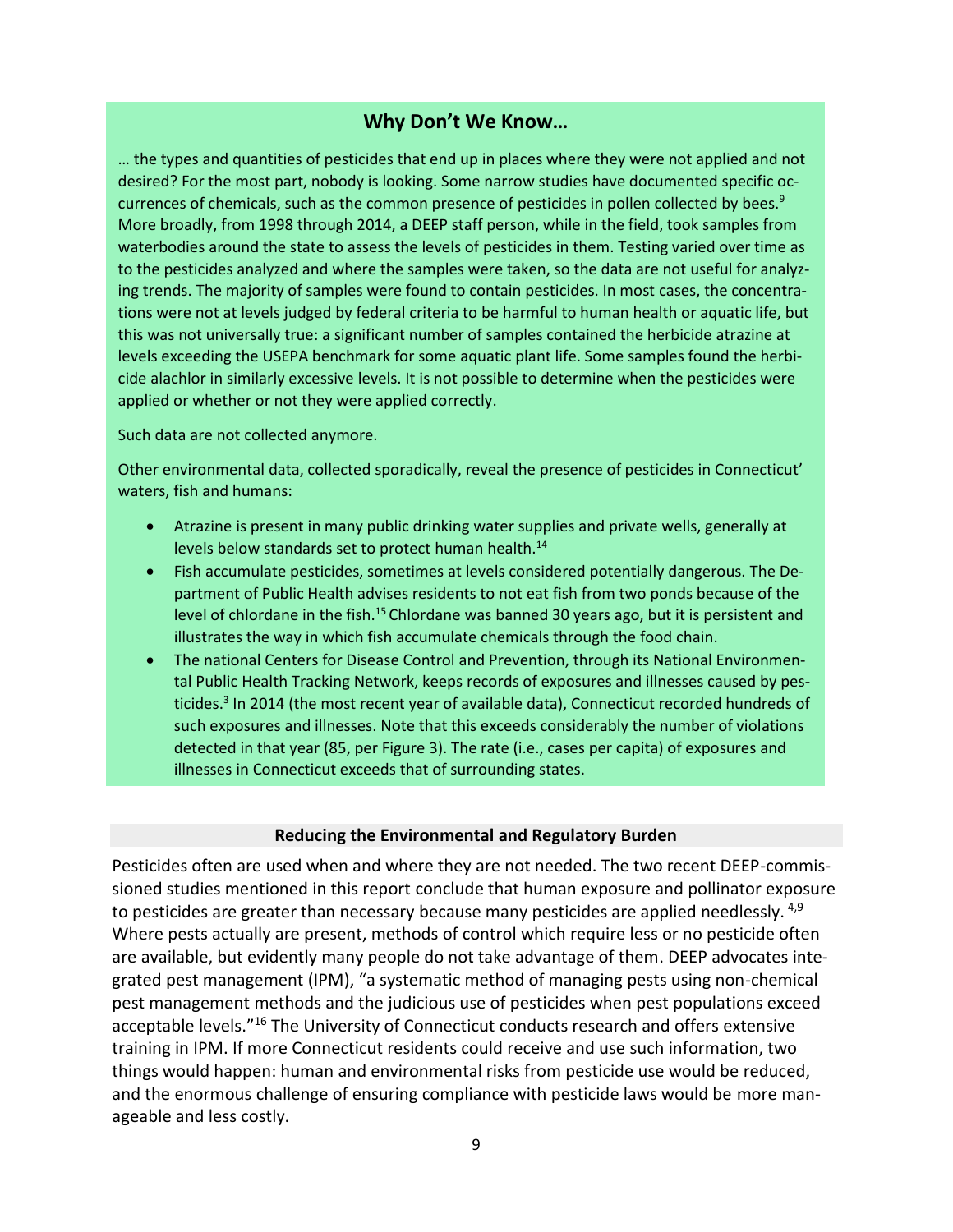### **Conclusion**

DEEP is charged with protecting residents and the environment from pesticides' harmful effects, but is not equipped to do so fully. In the short term, DEEP clearly requires more resources to ensure compliance. Fees collected from pesticide-related businesses could provide DEEP with adequate financial resources; DEEP currently collects far more revenue from pesticide-related businesses than it spends on monitoring pesticide compliance. It also is true that DEEP's job of monitoring compliance is bigger than it should be because many residents use pesticides when and where they are not needed.

## **Recommendations**

# **1. Provide DEEP's Pesticide Management Program with adequate resources to enforce pesticide laws and protect public health and the environment, using existing fee revenue.**

Using as a model the manner in which banking firms pay the cost of regulating banking, and utilities pay the cost of regulating utilities, pesticide manufacturers, applicators and distributors should be expected to pay the costs of regulating non-agricultural pesticides. And in fact, they already do pay more than enough to cover DEEP's costs. However, the fee revenue flows to the General Fund and is not available to DEEP. Currently, the fee revenue collected by DEEP from pesticide businesses (up to \$3,000,000 annually) would be sufficient to cover the costs of a properly-staffed Pesticide Management program, including payroll, benefits, supervision, fixed costs and travel. The Council recommends establishing a special fund for receiving and expending pesticide revenue.

## **2. Implement electronic reporting and recordkeeping.**

The amount of every restricted-use pesticide sold or used in Connecticut each year is "known" only in theory. DEEP collects annual summary reports from distributors and certified applicators, but the information, often on paper forms, is not digitized or useful. Establishing an electronic platform for collecting and tabulating the sales and use data would fulfill three objectives:

- allow scientific analysis of trends in pesticide use in Connecticut, which now is nearly impossible,
- enable DEEP staff to spend more time on essential field work instead of file work,
- inform the public about the amounts of specific pesticides being used in Connecticut, and
- enable DEEP to analyze the relative volumes and risks of the many pesticide products in order to focus enforcement attention on the greatest risks.

# **3. Reinstitute annual environmental monitoring to determine levels of pesticides in Connecticut's air, water, land and wildlife.**

To begin, perhaps pesticide-related Supplemental Environmental Projects (SEPs), if there are any, could be directed to environmental monitoring. (SEPs are funds paid by violators, in addition to any penalties paid, for projects that (in most cases) are intended to improve the environment.) Over the long term, SEPs are not a reliable source of funds for ongoing programs.

**4. Close all loopholes,** including the one described on page 7 that that enables internet retailers to sell restricted-use pesticides to uncertified Connecticut residents**.**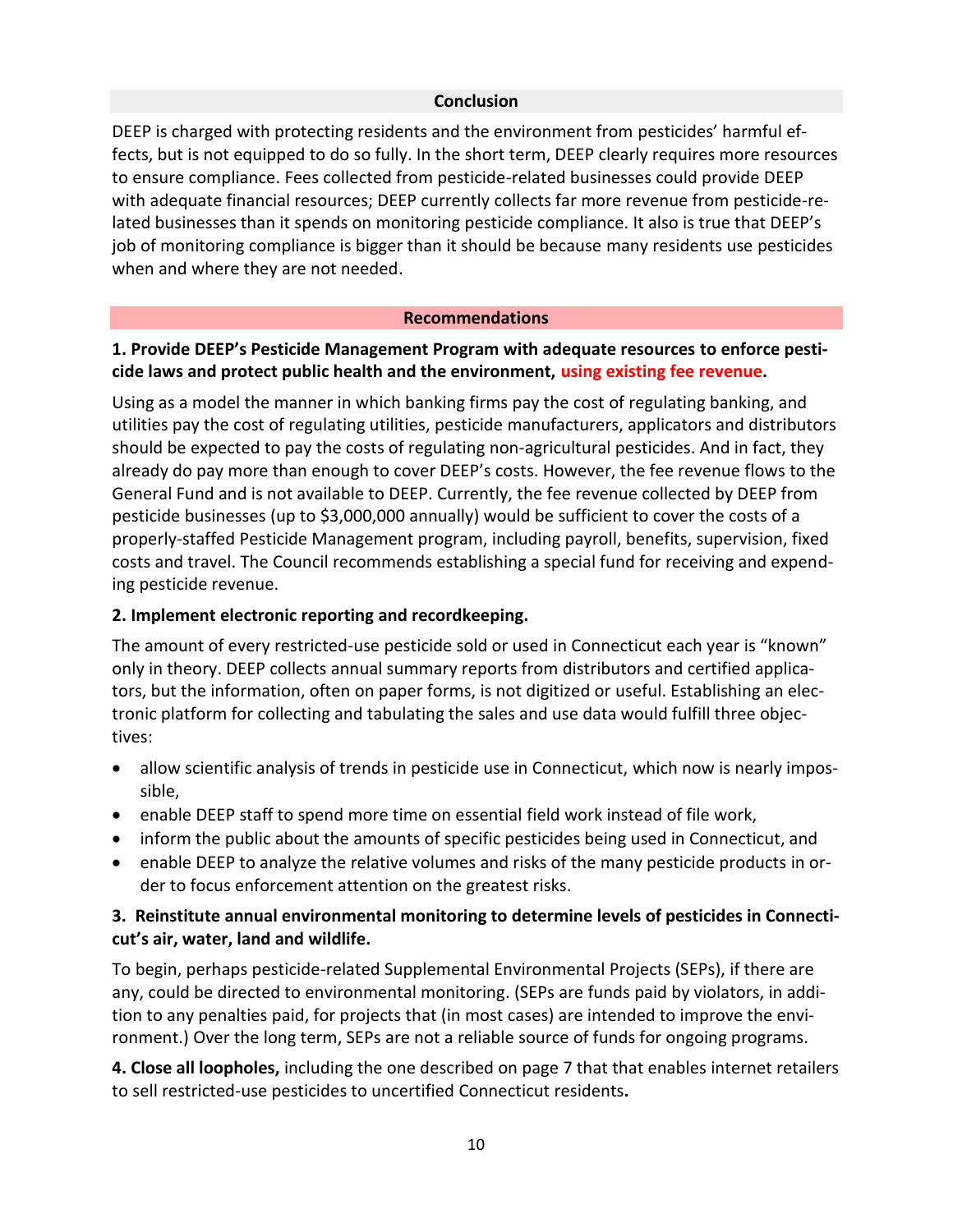**5. DEEP should spend some portion of its budget (when adequate) to help residents control pests without using as much chemical pesticides.** There are systems already well-developed, such as integrated pest management (IPM), that could help more residents control pests with less pesticide, if educational efforts were financed adequately.<sup>17</sup>

## **Footnotes**

1. Data for the charts in Figure 1 and Figure 6 are from tables prepared annually by DEEP titled "Pesticides Program Compliance Rates" (until 2015 and after, when DEEP-prepared tables titled "Pesticides Enforcement Cooperative Agreement Projections and Accomplishment Summary Reports" were used). Data for all other charts in this report, unless stated otherwise, are from internal DEEP enforcement files.

Here is more information on categories listed in Figure 1 that might not be self-explanatory:

- **Stores** include all retail sellers of pesticides, including hardware stores, grocery stores, department stores, paint stores, beauty supply stores, pool supply stores, garden centers, veterinarian offices, and others.
- **Certification issues** reflect violations by people who apply pesticides without proper certification, plus violations detected during inspections of certified pesticide applicators; inspectors check the business's required records of pesticide applications as well as their equipment, storage facilities and other legal requirements.
- **Nonagricultural misapplication** is improper use of pesticides in places other than farms, such as lawns, building interiors, trees, ponds, etc. The violation could be application inconsistent with the label or a violation of a safety requirement.

2. United States Environmental Protection Agency website, [https://www.epa.gov/compli](https://www.epa.gov/compliance/inspections-under-federal-insecticide-fungicide-and-rodenticide-act)[ance/inspections-under-federal-insecticide-fungicide-and-rodenticide-act](https://www.epa.gov/compliance/inspections-under-federal-insecticide-fungicide-and-rodenticide-act) (accessed November 8, 2017)

3. Centers for Disease Control and Prevention, National Environmental Public Health Tracking website,<https://ephtracking.cdc.gov/showPesticidesExposuresLanding.action> (accessed November 8, 2017)

4. Lu, Chensung. 2015. A Meta-analysis of Sub-lethal Pesticide Exposure and Effects on Sensitive Receptors: Children. Study funded by DEEP; available on DEEP website at [http://www.ct.gov/deep/lib/deep/pesticides/Dr\\_Lu\\_Final\\_Children\\_Pesticide\\_Literature\\_Re](http://www.ct.gov/deep/lib/deep/pesticides/Dr_Lu_Final_Children_Pesticide_Literature_Review_Report_01192015.pdf)[view\\_Report\\_01192015.pdf](http://www.ct.gov/deep/lib/deep/pesticides/Dr_Lu_Final_Children_Pesticide_Literature_Review_Report_01192015.pdf)

5. A pesticide residue is defined by the USEPA as "a film of pesticide left on the plant, soil, container, equipment, handler, etc. after application of the pesticide."

6. Connecticut DEEP, Pesticide Cooperative Agreement, End of Year Report, December 2013.

7. United States Geological Survey, The Quality of Our Nation's Waters (Nutrients and Pesticides), 1999, available at<https://pubs.usgs.gov/circ/circ1225/pdf/> (accessed November 22, 2017)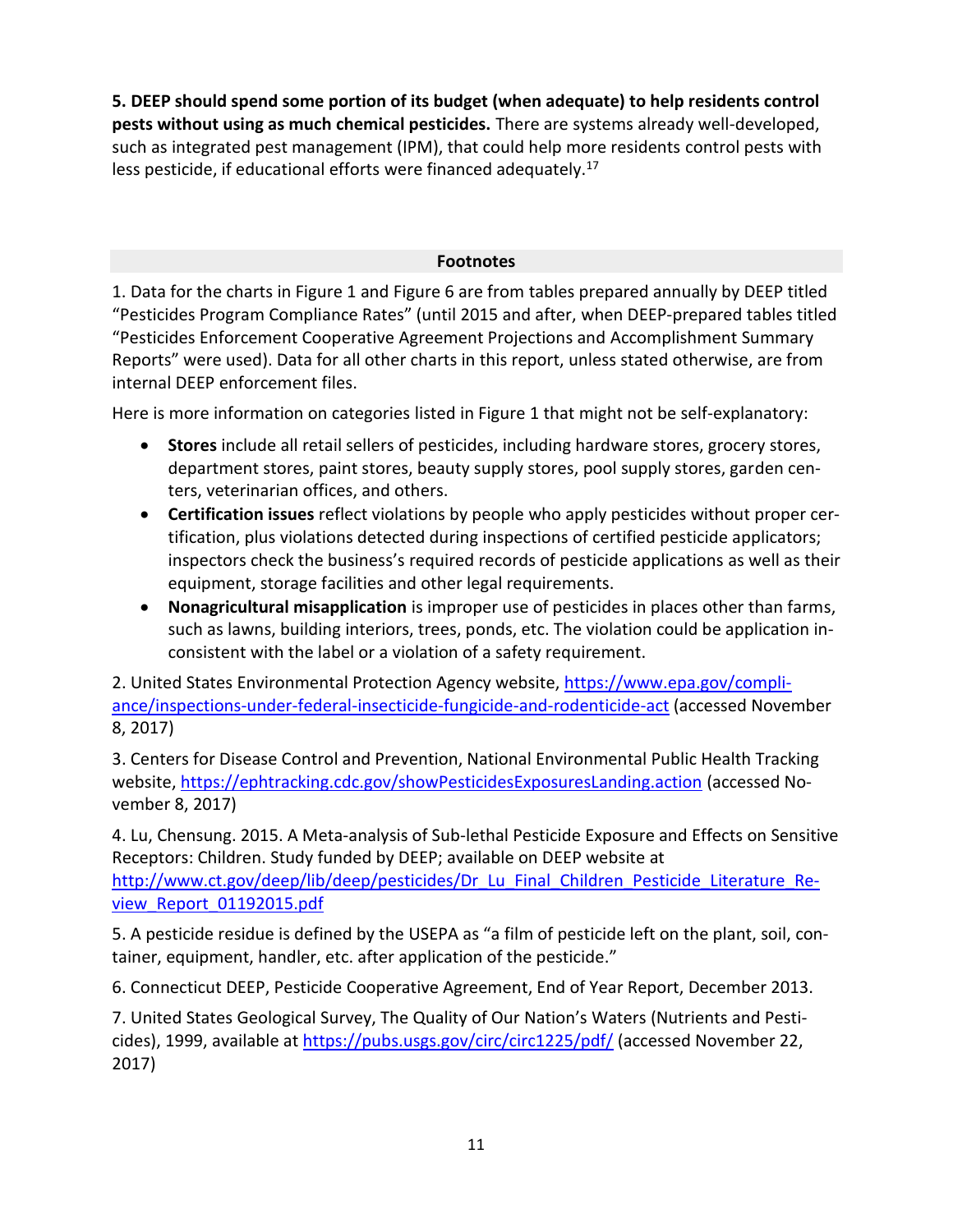8. Fruit and ornamental trees have been sprayed routinely for many decades, but a growing environmental problem – the spread of invasive insect species – has resulted in another environmental problem: more pesticide applications to trees. For example, the relatively recent introduction of the Emerald Ash Borer has prompted many landowners to treat their ash trees annually to save them[. http://www.ct.gov/caes/lib/caes/documents/publications/fact\\_sheets/val](http://www.ct.gov/caes/lib/caes/documents/publications/fact_sheets/valley_laboratory/eab_fact_sheet_2012_cowles_locked.pdf)[ley\\_laboratory/eab\\_fact\\_sheet\\_2012\\_cowles\\_locked.pdf](http://www.ct.gov/caes/lib/caes/documents/publications/fact_sheets/valley_laboratory/eab_fact_sheet_2012_cowles_locked.pdf) (accessed November 22, 2017)

9. Lu, Chensung. 2015. A Review of Sub-lethal Systemic Neonicotinoid Insecticides Exposure and Effects on Sensitive Receptors: Pollinators. Study funded by DEEP; available on DEEP website at [http://www.ct.gov/deep/lib/deep/pesticides/Dr\\_Lu\\_Final\\_Pollinator\\_Pesticide\\_Literature\\_Re](http://www.ct.gov/deep/lib/deep/pesticides/Dr_Lu_Final_Pollinator_Pesticide_Literature_Review_Report_01222015.pdf)[view\\_Report\\_01222015.pdf](http://www.ct.gov/deep/lib/deep/pesticides/Dr_Lu_Final_Pollinator_Pesticide_Literature_Review_Report_01222015.pdf) (accessed November 8, 2017)

10. From DoubleTake insecticide label (EPA Reg. No. 400-593) available at [https://www3.epa.gov/pesticides/chem\\_search/ppls/000400-00593-20140422.pdf](https://www3.epa.gov/pesticides/chem_search/ppls/000400-00593-20140422.pdf) (accessed November 8, 2017)

11. USEPA website, information on labels for neonicotinoids, available at <https://www.epa.gov/pollinator-protection/new-labeling-neonicotinoid-pesticides> (accessed November 8, 2017)

12. From Strike 3 herbicide label (EPA Reg. No. 14774-2) available at [https://www3.epa.gov/pesticides/chem\\_search/ppls/014774-00002-20140911.pdf](https://www3.epa.gov/pesticides/chem_search/ppls/014774-00002-20140911.pdf) (accessed November 28, 2017)

13. From Trimec herbicide label (EPA Reg. No. 2217-543) available at [https://www3.epa.gov/pesticides/chem\\_search/ppls/002217-00543-20140402.pdf](https://www3.epa.gov/pesticides/chem_search/ppls/002217-00543-20140402.pdf) (accessed November 8, 2017)

14. Connecticut Environmental Public Health Tracking Portal, [https://stateofhealth.ct.gov/WaterQuality,](https://stateofhealth.ct.gov/WaterQuality)

15. Connecticut Department of Public Health, If I Catch It, Can I Eat It?: 2017 Connecticut Fish Consumption Advisory, available at [http://www.ct.gov/dph/lib/dph/environmen](http://www.ct.gov/dph/lib/dph/environmental_health/eoha/fish_/2017_if_i_catch_it_english.pdf)[tal\\_health/eoha/fish\\_/2017\\_if\\_i\\_catch\\_it\\_english.pdf](http://www.ct.gov/dph/lib/dph/environmental_health/eoha/fish_/2017_if_i_catch_it_english.pdf) (accessed November 8, 2017)

16. Connecticut DEEP website, available at

[http://www.ct.gov/deep/cwp/view.asp?a=2710&q=417604&deepNav\\_GID=1712%20](http://www.ct.gov/deep/cwp/view.asp?a=2710&q=417604&deepNav_GID=1712%20) (accessed November 22, 2017)

17. In this context, "much" does not mean only quantity, but some measure of quantity adjusted for pesticides' relative toxicity; a greater amount of one pesticide might be preferable to a smaller amount of a more toxic one.